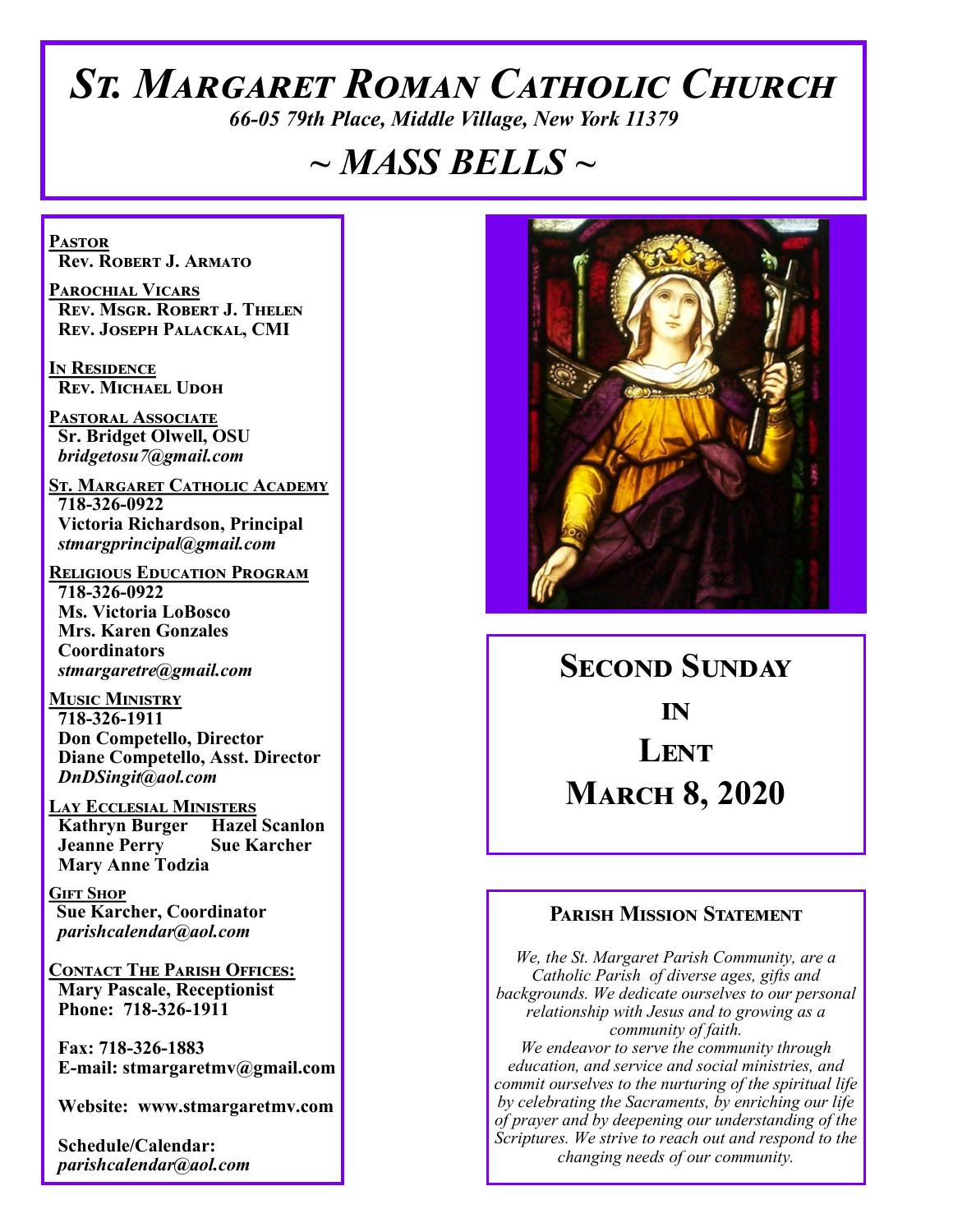# *MASSES FOR THE WEEK*

| SUN.<br>7:30<br>9:00<br>10:30<br><b>NOON</b><br>5:00PM | <b>MARCH 8 - SECOND SUNDAY IN LENT</b><br>William R. Roemmelt<br>Il Popolo della Parrocchia/Gaetano Morreale/<br>Giuseppe Valenza/Mimma Ciaccio/Andrea<br>Tranchina/Santo e Filippa Cracchiolo/Luigi,<br>Saverio e Michael Bosco/<br>John Cirociari (BIRTH)<br>Edward H. Morrissey/Nellie Tollia<br>Aurora Cermeli                                                                                           |
|--------------------------------------------------------|--------------------------------------------------------------------------------------------------------------------------------------------------------------------------------------------------------------------------------------------------------------------------------------------------------------------------------------------------------------------------------------------------------------|
| MON.                                                   | <b>MARCH 9 - ST. FRANCES OF ROME</b>                                                                                                                                                                                                                                                                                                                                                                         |
| 7:00                                                   | Zdenko Vglesic                                                                                                                                                                                                                                                                                                                                                                                               |
| 9:00                                                   | Attilio & Elvia Viola                                                                                                                                                                                                                                                                                                                                                                                        |
| TUE.                                                   | <b>MARCH 10 - LENTEN WEEKDAY</b>                                                                                                                                                                                                                                                                                                                                                                             |
| 7:00                                                   | Sophie Huber                                                                                                                                                                                                                                                                                                                                                                                                 |
| 9:00                                                   | <b>Erich Steigerwald</b>                                                                                                                                                                                                                                                                                                                                                                                     |
| 9:30                                                   | Stations of the Cross (Italian)                                                                                                                                                                                                                                                                                                                                                                              |
| WED.                                                   | <b>MARCH 11 - LENTEN WEEKDAY</b>                                                                                                                                                                                                                                                                                                                                                                             |
| 7:00                                                   | Pat O'Brien                                                                                                                                                                                                                                                                                                                                                                                                  |
| 9:00                                                   | Robert & Marion Hartmann                                                                                                                                                                                                                                                                                                                                                                                     |
| THU.                                                   | <b>MARCH 12 - LENTEN WEEKDAY</b>                                                                                                                                                                                                                                                                                                                                                                             |
| 7:00                                                   | Intention of Frank Miller                                                                                                                                                                                                                                                                                                                                                                                    |
| 9:00                                                   | Anna Nick & Franziska Stalzer                                                                                                                                                                                                                                                                                                                                                                                |
| FRI.<br>7:00<br>9:00<br>9:30                           | <b>MARCH 13 - LENTEN WEEKDAY/</b><br><b>ABSTINENCE</b><br>Ruth O'Hehir (ANNI)<br>Jeanette Tavarone<br>Station of the Cross (English)                                                                                                                                                                                                                                                                         |
| SAT.<br>9:00<br>11:45<br>5:00PM                        | <b>MARCH 14 - LENTEN WEEKDAY</b><br><b>Collective:</b> Deceased Priests of the<br>Brooklyn & Rockville Centre Dioceses/<br>Angelina Fischetti (ANNI)<br>Memorial Mass: John J. Scotti, Thomas<br>Ash, Rocco Silvis, Ann Takojeff,<br>Josephine Cannizzaro, Joseph Olfano,<br>Malta lozzia, Richard T. Parker, Jeannine<br>Stimpfel, Kennith J. Kramer, Geraldine<br>Ciaccio,<br>Michael Maloney, FDNY (ANNI) |
| SUN.<br>7:30<br>9:00<br>10:30<br><b>NOON</b><br>5:00PM | <b>MARCH 15 - THIRD SUNDAY IN LENT</b><br>Jeanette Tavarone<br>Joseph Russo/Giuseppe Valenza/Lina<br>Casasanta/Mimma Ciaccio/<br>People of the Parish<br>Fire Lt. Kevin J. & William Pfeifer<br>Megan Garczynski                                                                                                                                                                                             |

**DURING THE SEASON OF LENT, WE WILL HAVE STATIONS OF THE CROSS AS FOLLOWS: Tuesdays, 9:30am in Italian Fridays, 9:30am in English** 

# **PARISH INFORMATION**

**Rectory Office Hours Monday - Friday - 9 am to Noon, and 1 pm to 5pm Tuesday & Wednesday evenings 5-7pm Saturday - by appointment Sunday - closed**

**CONFESSIONS** - Saturday, 4-4:45 pm or by appointment with a priest.

**NOVENA** to Our Lady of the Miraculous Medal Mondays after the 9am Mass.

#### **THE ROSARY AND DIVINE MERCY** devotion are prayed every morning in the church

at 8:30am.

**BAPTISMS** take place on the 1st and 3rd Sundays of the month. Please call the rectory for an appointment and to register your child.

**WEDDINGS MUST** be scheduled at least six months in advance by appointment with a priest or a deacon. Please call the rectory office. For marriage preparation information visit www.pre-cana.org.

**THE ENGLISH CHOIR** rehearses on Tuesday, at 7 pm in the Church. Tenors and baritones needed!

**IL CORO ITALIANO** prattica ogni Domenica prima della Messa Italiana.

**THE YOUTH CHOIR** rehearses on Monday, from 6-7 pm in the Church. For more info, DnDsingit@aol.com

**BOY SCOUT TROOP #119** meets on Tuesdays from 7:15-9 pm in the Parish Hall. New members are welcome, age 10 1/2 & up. Call Mr. Krzewski, 718-894-4099.

**CUB PACK #119** meets on Mondays from 7-8:30 pm in the Parish Hall. New members welcome, age 6 to 10-1/2. Call Mr. Krzewski, 718-894-4099.

**SENIOR CITIZENS** meet every Wednesday at 12 Noon in the Parish Center.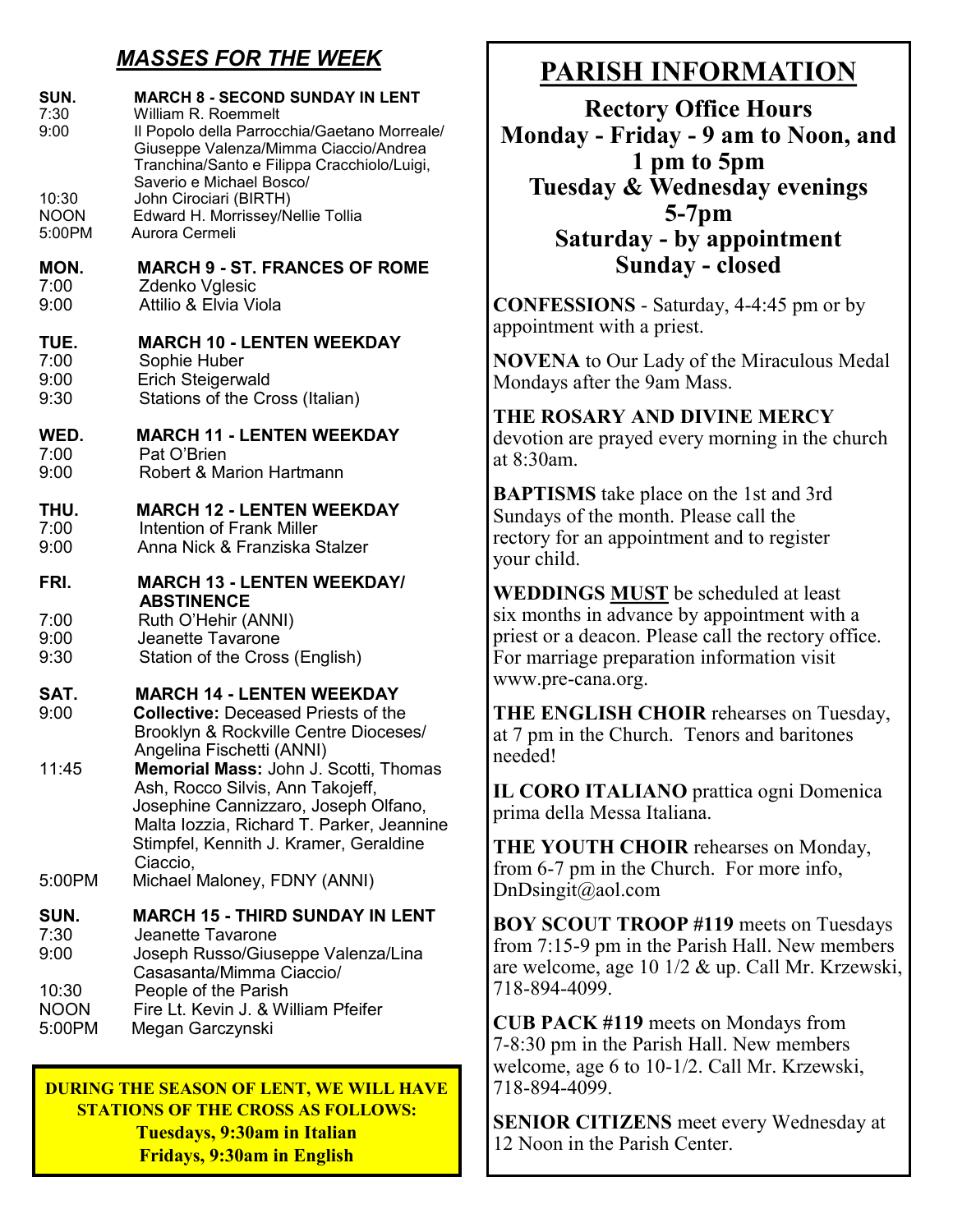# PLEASE PRAY FOR OUR SICK

Karen Guarascio, Connie Faccibene, Linda Frazier, Cari Ann Falk-LoBello, Glen Falk, Ronald Frazier, Robert Sabini, Lee Falk, Scott White, McKinley Kelleher, Sean Harrison, Justin James Quirke, Elizabeth Ott, Mary Harrison, John Murphy, Anne McGinnis, Norma Voyer, Vicky Turato, Julio Pelaez, Maritza Gutierrez, Graciela Mora, Cindy Mulore, Salvatore Tuttolomondo, Gloria Mojica, Gloria Pemaj, Anne Gorian, Allen McConville, Joseph Simon, Jack Marchindiondo, The Scaturro Family, Louis Pitelli, Marion Caracciola, Giovanni Campo, Edward Stoltzenberg, Louis Pittelli, James Graff, Carol Arevalo, Immaculate Marge D'Elia, Jim O'Friscoll, Mary Rigovich, Matteo Sabini, Bob Biolsi, The Mojica Family, Msgr. Leonard Badia, Matthew Zender, Cathie Greulich, Joseph & Mary Augustine, Anthony Pittelli, Josephine Hartnett, Karen Schaefer, Jill Archbold, Fr. Paul Weirichs CP, Hannah Lehman, Daniel Wilson, John Austin Bryzgornia, Dave Kazmier,

*The names will remain for 3 months, please call 718-326-1911 and ask for continued prayers.*

# **Prayer Requests**

**Pray for vocations to the Priesthood and Religious Life.** 

**Please pray for our men and women from our Parish serving in the defense of our country: Lt. Col. Thomas Frohnhoefer Sgt. Robert A. Domenici** 



### *WE RECALL OUR BELOVED DECEASED*

*Especially, Lina Casasanta May they rest in Christ's Peace!*

# **MEMORIALS**

## *WINE & HOSTS THIS WEEK*

*are offered in memory of Ruth O'Hehir at the request of the O'Hehir Family.* 

# *ALTAR CANDLE THIS WEEK*

*are offered in memory of Ruth O'Hehir at the request of the O'Hehir Family.* 

# *TABERNACLE LAMP THIS WEEK*

*is lit in memory of Ruth O'Hehir at the request of the O'Hehir Family.* 

### **TODAY'S READINGS**

 *Second Sunday in Lent* 

Gn 12:1-4a Ps 33:4-5, 18-19, 20. 22 2 Tm 1:8b-10 Mt 17:1-9

### **READINGS FOR THE WEEK**

| Monday:    | $Dn 9:4b-10$<br>Ps 79:8, 9, 11, 13<br>Lk 6:36-38                                                        |
|------------|---------------------------------------------------------------------------------------------------------|
| Tuesday:   | Is 1:10, 16-20<br>Ps 50:8-9, 16bc-17,<br>21, 23<br>Mt 23:1-12                                           |
| Wednesday: | Jer 18:18-20<br>Ps 31:5-6, 14, 15-16<br>Mt 23:1-12                                                      |
| Thursday:  | Jer 17:5-10<br>Ps 1:1-2, 3, 4, 6<br>Lk 16:19-31                                                         |
| Friday:    | Gn 37:3-4, 12-13a<br>$17b-28a$<br>Ps 105:16-17, 18-19,<br>$20 - 21$<br>Mt 21:33-43, 45-46               |
| Saturday:  | Mi 7:14-15, 18-20<br>Ps 103:1-2, 3-4, 9-10<br>$11 - 12$<br>Lk 15:1-3. 11-32                             |
| Sunday:    | $Ex$ 17:3-7<br>Ps 95:1-2, 6-7, 8-9<br>Rom 5:1-2, 5-8<br>Jn 4:5-42 or<br>Jn 4:5-15, 19b-26<br>39a, 40-42 |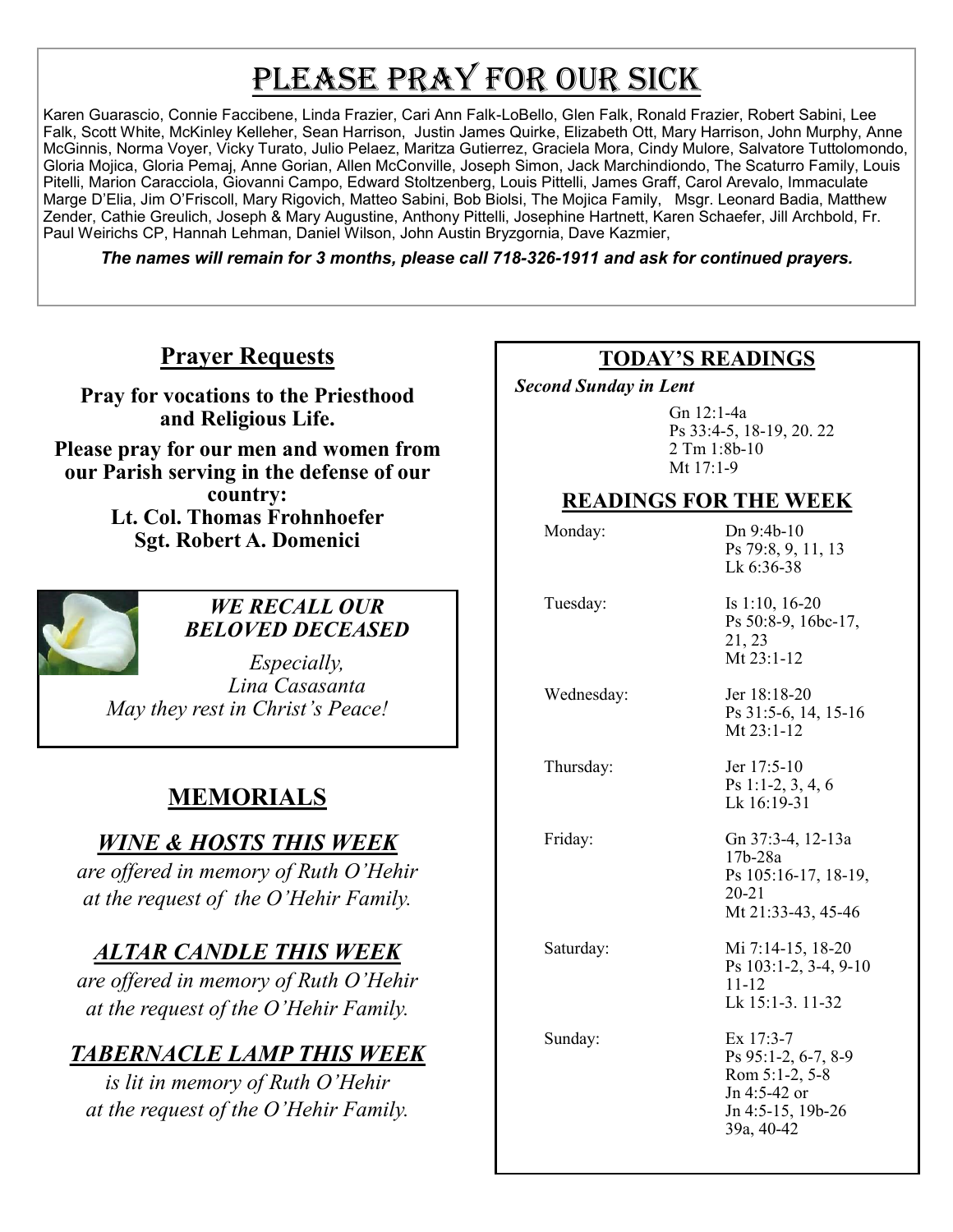#### *From the Pastor's desk:*

## **~On Fulfilling the Law and the Prophets~**

 A few weeks ago in our Gospel reading from the Sermon on the Mount, we heard Jesus telling the people that He had come not to abolish the Law and the Prophets but to fulfill them. In today's Gospel, the Law of the Covenant and the words of the Prophets are personified in Moses and Elijah, who, along with God the Father (the Voice) and the Holy Spirit (the Cloud), testify about the reality of Christ as He is transfigured (glorified) in the presence of His three main disciples.

 What did the Apostles see? Some of the ancient Fathers of the Church tell us that the Apostles saw Christ in the fullness of His divine Nature, unmasked of His humanity. He is true God and true man, the eternally begotten Son of the Father, entering human history as the Word of God made flesh. We might liken it to barely seeing a person in the shadows of a darkened room and then, when the lights suddenly and glaringly come on full tilt, seeing him/her in all his/her reality.

 As a people of faith and children of Abraham, who trusted in God's faithfulness to His promises, we come before God, trusting in His love for us to bring us to eternal life through Christ Jesus, and acting upon His command that we listen to His beloved Son. *Note:* We are to LISTEN, not simply to hear; i.e., we must pay attention and respond actively and positively to what Christ has taught us to do: "Love one another, as I have loved you."

 This holy season of Lent is one in which we are called to look at our lives to see where we need not only to kick bad habits, but also to correct where love is absent from our lives: love of God and love of neighbor. That requires prayer and sacrifice, but when we do so, then we, too, will fulfill the Law and the Prophets.

*~Fr. Armato*

### **PARISH REGISTRATION**

 Very often, people come to the Rectory asking for a certificate or letter attesting to their being active members of our Parish. That's hard for us to do, if there is no record of their being registered.

 All families worshiping here at St. Margaret's are encouraged to register with the Rectory Offices. All you have to do is complete the following information and drop it into the collection basket. We'll take it from there.

Name:

Address:

 $\mathcal{L}_\text{max}$ 

Phone  $\#$ :( )-

### **PARISH CENTER UPDATE**

 The repairs to the gym and the cafeteria are complete, thank God!

 Your contributions to the weekly second collections have provided over \$32,072. Of this, over \$23,150 has been paid for the rental of the temporary boiler. Another \$10,813 has been spent for fuel oil to power it. Thus, "only" \$1,891 has come from our regular income and reserves, so far.

 Our next major expense (about \$8,000) will be to replace the Center's four heating pumps this month.

 Please say a prayer that we will be able to replace our HVAC system soon!

 As always, thank you for your patience, support and especially for your generosity!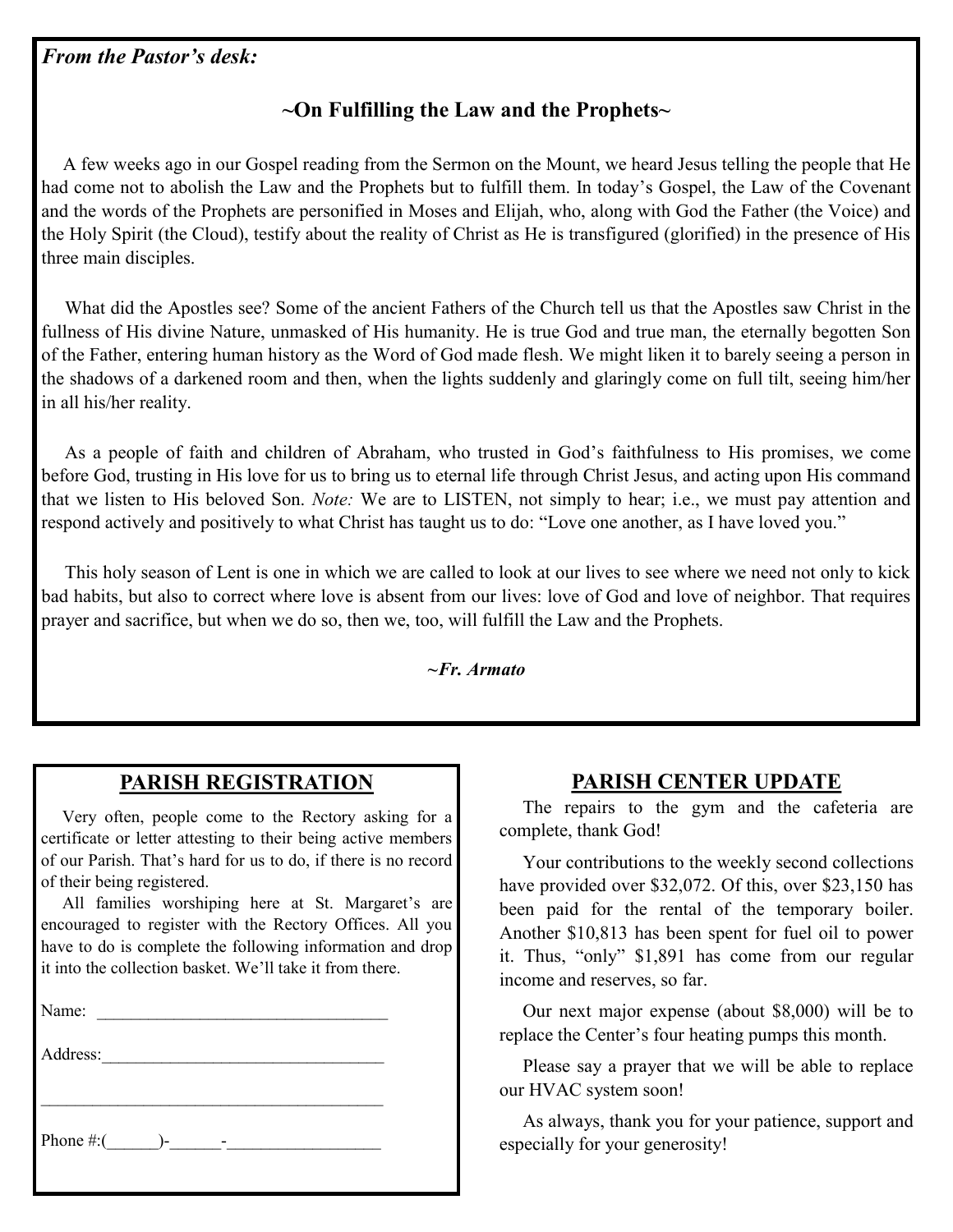# **ANNUAL CATHOLIC APPEAL**

 The *2020 Annual Catholic Appeal* campaign is underway. Our goal for this year has been set at just over \$80,000. With about 650 families registered in the Parish, it comes to an average donation of \$125 per family, certainly not a burden if we ALL pitch in between now and Christmas.

 Please think and pray about your response this year so that we may continue to serve the needs of our Parish and our Diocese. Materials are being mailed out to those who participated in last year's campaign; other material will be available in church in the coming weeks.

### **DAY OF PRAYER IN ITALIAN**

 The Northeast Italian Apostolate will hold an annual **Day of Prayer in Italian** at the Immaculate Conception Center in Douglaston on Saturday, March 21, from 9:00am to 3:00pm. The day includes spiritual conferences, Rosary, Via Crucis, and holy Mass with Bishop DiMarzio. The cost is \$25/person, including hot lunch.

Call **718-649-0324** to make reservations.

### **LENTEN REGULATIONS 2020**

#### **WEEKDAYS OF LENT:**

There is no obligation to fast except on Ash Wednesday and Good Friday. However, voluntary acts of self-denial are recommended.

#### **ASH WEDNESDAY & GOOD FRIDAY:**

These are days of Fast and Abstinence from meat, (this includes chicken). There is a limit of one full meal on these days for all between the ages of 18 and 59 inclusive.

### **DAYS OF ABSTINENCE: ALL FRIDAYS IN LENT**

All who have reached their 14th year are bound to abstain totally from meat.

#### **EASTER DUTY OBLIGATION:**

After they have received their First Holy Communion, Catholics are bound by the obligation of receiving Holy Communion at least once a year. This precept should be fulfilled during the Easter Season. Catholics are also bound to confess serious (mortal) sins at least once a year, preferably during the Lenten/Easter Season.

# **Monthly Memorial Mass**

 A **memorial Mass with music** is celebrated each month for the repose of the souls of those who were buried from our church during the preceding month.

 While we no longer celebrate private memorial Masses, families who wish to have an annual or "month's mind" Mass offered for a loved one can join in this monthly celebration. Please contact the Rectory at **718-326-1911** to make the arrangements.

 **The next memorial Mass will be celebrated at 11:45am Saturday, March 14. See pg. 2 for listing.** 

### **CORONA VIRUS RESPONSES**

In response to growing concern over the Corona virus, we will suspend the shaking of hands at Mass during the exchange of the Sign of Peace and when leaving Mass until further notice. Please receive Communion in the hand (an ancient practice) rather than on the tongue.

Please also use common sense:

- $\sim$  Stay home, if you do not feel well;
- $\sim$  See your doctor, if symptoms persist;
- $\sim$  Cover your mouth and nose, if you have to cough or sneeze;

Let us pray through the intercession of St. Michael that the disease may spare us, our loved ones, and all people!

## **HOLY NAME SOCIETY**

 The **Holy Name Society of Our Lady of Hope Parish** will meet in their academy's cafeteria this Tuesday at 7:30pm. All men over the age of 18 from any parish are welcome and encouraged to join.

# **ST. MARGARET SPORTS ASSN. - INSTRUCTIONAL VOLLEYBALL**

for girls 3rd, 4th, and 5th grade - March 14th and 28th, April 4th and 18th, 10am to 11:30am To sign up google **St. Margaret Dragons** any questions email **stm\_volleyball@aol.com**